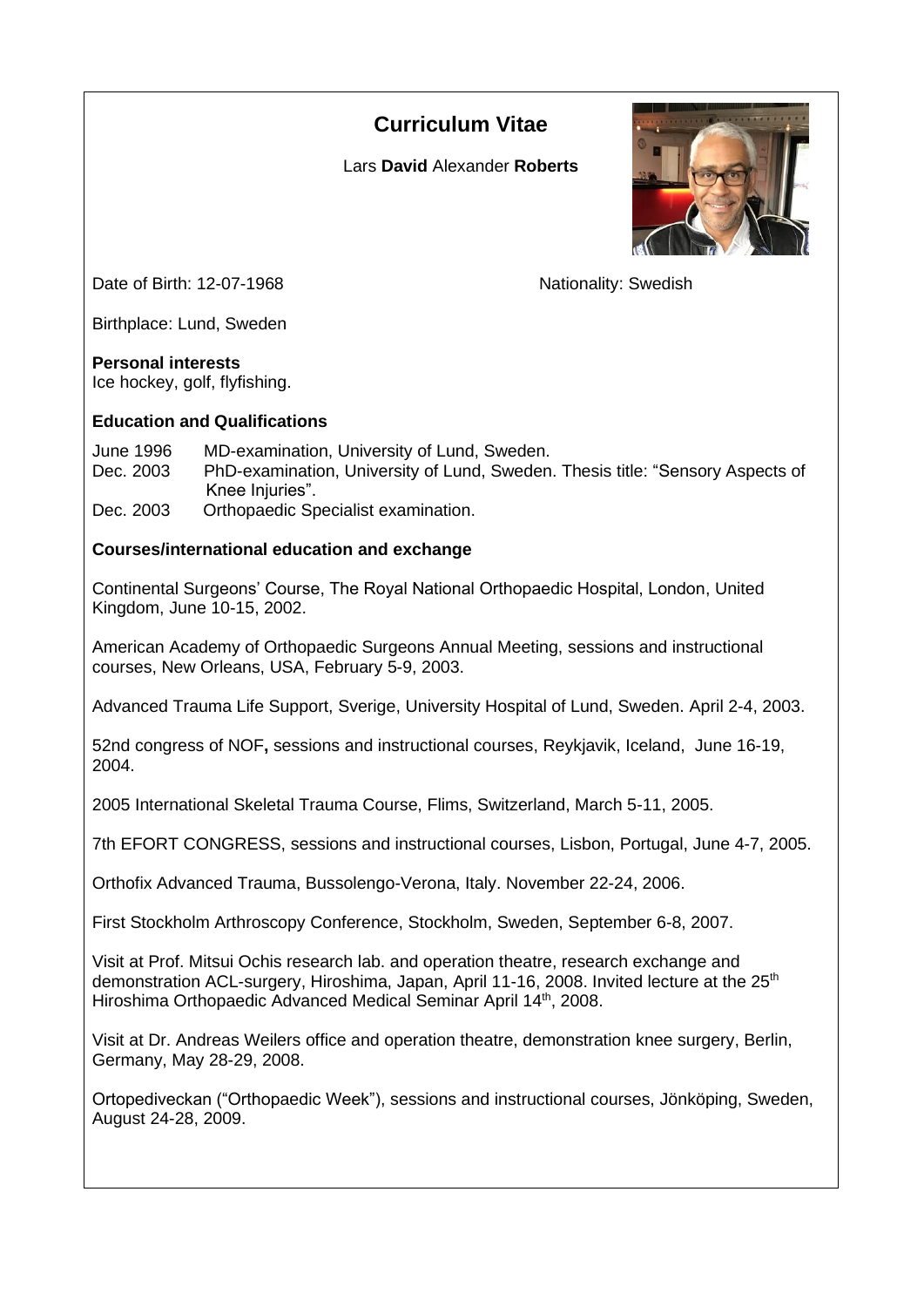Cadaver Course, Collagen Meniscal Implant by Ivy Sports, Frankfurt, Germany, April 9, 2013

Cadaver Course by Arthrex, knee ligament injuries, Munich, Germany, December 4, 2015.

Cadaver Course by Arthrex, knee ligament injuries, Munich, Germany, December 2, 2016.

### **Work Experience**

| June 1996-        | Residency, Dept. of Orthopaedics, University Hospital of Malmö,                  |
|-------------------|----------------------------------------------------------------------------------|
| Aug. 1996         | Sweden.                                                                          |
| Aug. 1996-        | Residency, Surgery/Int. Medicine/General Practice, Landskrona                    |
| <b>June 1998</b>  | County Hospital, Sweden.                                                         |
| June 1998-        | Residency, Dept. of Orthopaedics, University Hospital of Malmö,                  |
| Aug. 1998         | Sweden.                                                                          |
| Aug. 1998-        | Residency, Dept. of Orthopedics, University Hospital of Lund,                    |
| Dec. 1998         | Sweden.                                                                          |
| Jan. 1999-        | Residency, Dept. of Orthopedics, Ystad County Hospital,                          |
| Aug. 2001         | Sweden.                                                                          |
| Aug. 2001-        | Residency, Dept. of Orthopedics, University Hospital of Lund,                    |
| Dec. 2003         | Sweden.                                                                          |
| Dec. 2003-        | Orthopaedic Specialist, Dept. of Orthopedics, University Hospital of             |
| June 2007         | Lund, Sweden.                                                                    |
| <b>July 2007-</b> | Assistant Consultant Orthopaedic Surgeon, Dept. of Orthopedics, University       |
| Sep. 2012         | Hospital of Lund, Sweden.                                                        |
| Oct. 2012-        | Assistant Consultant Orthopaedic Surgeon, Dept. of Orthopedics, Skåne University |
| June 2015         | Hospital, Malmö                                                                  |
| Sep. 2010-        | Consultant Orthopaedic Surgeon, Orthocenter Skåne, Malmö                         |
| June 2015-        | Consultant Orthopadic Surgeon, Dept. of Orthopedics, Skåne University            |
| Aug 2018          | Hospital, Malmö                                                                  |
| Sep. 2018-        | Consultant Orthopaedic surgeon, CEO, Orthocenter Skåne, Malmö                    |

# **Administrative experience**

Responsible for scheduling the doctors at the clinic 2002-2004. Responsible for the orthopaedic section at the emergency dept. 2004-2006. Director of studies, Dept. of Orthopedics, Skåne University Hospital, Malmö. 2015-2018.

### **Educational experience**

Lecturer for medical students year 4. Med. School, Lund University Hospital. 2001-2018. PBL-tutor for medical students year 1. Med. School, Lund University Hospital. 2008-2012. Lecturer for medical students year 1. Med. School, Lund University Hospital. 2008-2018.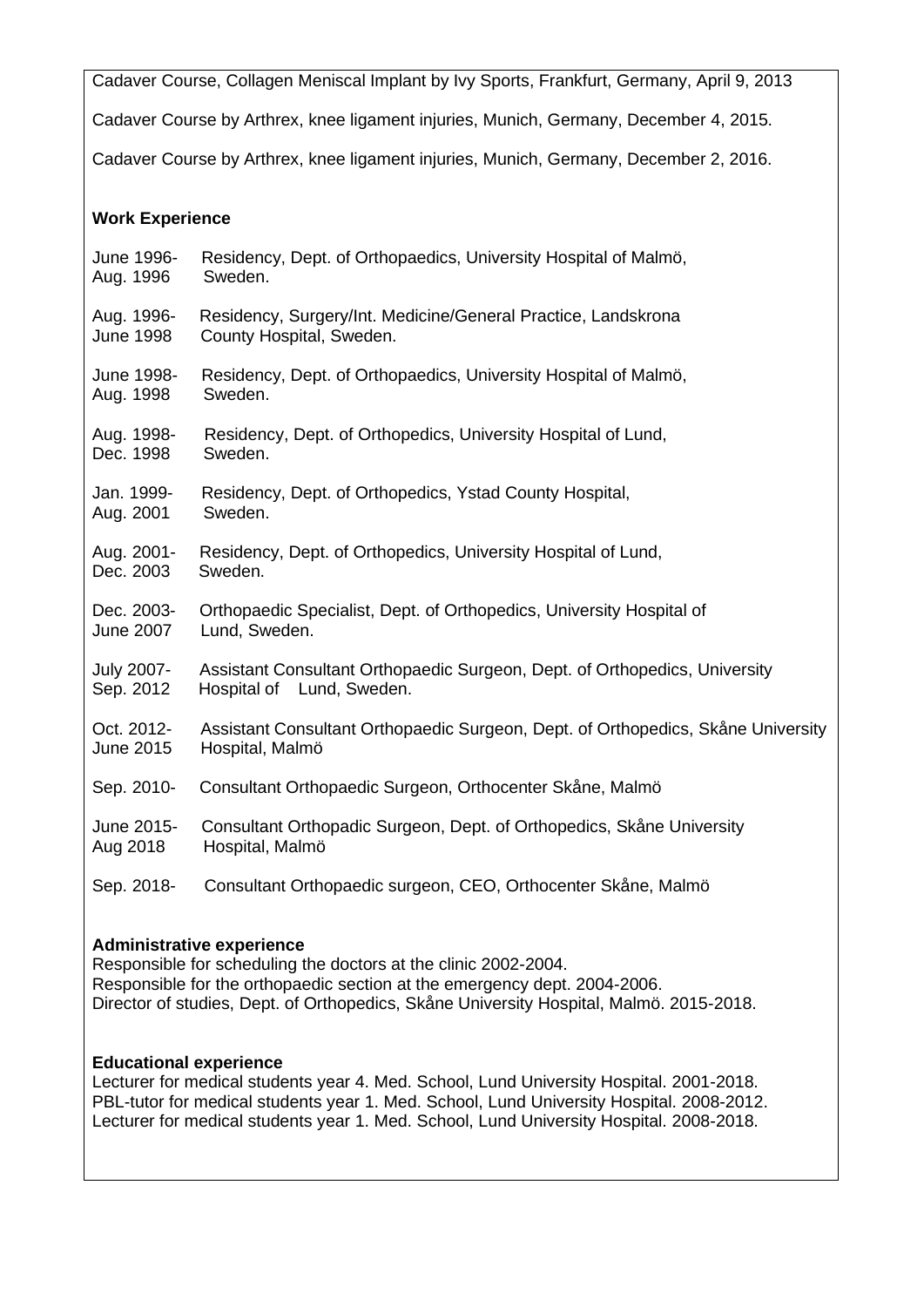# **Special assignments**

Team physician LUGI 1<sup>st</sup> division handball team 1998-1999.

Team physician Lund Giants HC  $3<sup>rd</sup>$  and  $2<sup>nd</sup>$  division ice hockey team 2004-2012.

Event Chief Medical Officer, 2014 IIHF WORLD JUNIOR CHAMPIONSHIP, Ice hockey, Malmö, Sweden.

Chief Medical Coordinator, 2015 IIHF Ice Hockey Womens World Championship, Malmö, Sweden

Team Physician Malmö Redhawks SHL Ice Hockey Team 2015-

#### **Referee assignments for the following scientific journals or research institutes**

Research In Sports Medicine: An International Journal Acta Orthopaedica Scandinavica Sports Medicine ARC – arthritis research UK Scandinavian Journal of Medicine & Science in Sports

#### **List of publications**

#### **[Friden T, Roberts D, Zatterstrom R, Lindstrand A, Moritz U.](http://www.ncbi.nlm.nih.gov/entrez/query.fcgi?cmd=Retrieve&db=pubmed&dopt=Abstract&list_uids=9046506)**

Proprioception in the nearly extended knee. Measurements of position and movement in healthy individuals and in symptomatic anterior cruciate ligament injured patients.Knee Surg Sports Traumatol Arthrosc. 1996;4(4):217-24.

## **[Friden T, Roberts D, Zatterstrom R, Lindstrand A, Moritz U.](http://www.ncbi.nlm.nih.gov/entrez/query.fcgi?cmd=Retrieve&db=pubmed&dopt=Abstract&list_uids=9420590)**

Proprioception after an acute knee ligament injury: a longitudinal study on 16 consecutive patients.J Orthop Res. 1997 Sep;15(5):637-44.

#### **[Friden T, Roberts D, Movin T, Wredmark T.](http://www.ncbi.nlm.nih.gov/entrez/query.fcgi?cmd=Retrieve&db=pubmed&dopt=Abstract&list_uids=9930103)**

Function after anterior cruciate ligament injuries. Influence of visual control and proprioception. Acta Orthop Scand. 1998 Dec;69(6):590-4.

# **Friden T, Roberts D, Zatterstrom R, Lindstrand A, Moritz U.**

Proprioceptive defects after an anterior cruciate ligament rupture -- the relation to associated anatomical lesions and subjective knee function. Knee Surg Sports Traumatol Arthrosc.1999;7(4):226-31.

#### **Roberts D, Friden T, Zatterstrom R, Lindstrand A, Moritz U.**

Proprioception in people with anterior cruciate ligament-deficient knees: comparison of symptomatic and asymptomatic patients. J Orthop Sports Phys Ther. 1999 Oct;29(10):587-94.

#### **Roberts D, Friden T, Stomberg A, Lindstrand A, Moritz U.**

Bilateral proprioceptive defects in patients with a unilateral anterior cruciate ligament reconstruction: a comparison between patients and healthy individuals. J Orthop Res. 2000 Jul;18(4):565-71.

#### **[Friden T, Roberts D, Ageberg E, Walden M, Zatterstrom R.](http://www.ncbi.nlm.nih.gov/entrez/query.fcgi?cmd=Retrieve&db=pubmed&dopt=Abstract&list_uids=11665744)**

Review of knee proprioception and the relation to extremity function after an anterior cruciate ligament rupture. J Orthop Sports Phys Ther. 2001 Oct;31(10):567-76. Review.

#### **[Ageberg E, Roberts D, Holmstrom E, Friden T.](http://www.ncbi.nlm.nih.gov/entrez/query.fcgi?cmd=Retrieve&db=pubmed&dopt=Abstract&list_uids=12831402)**

Balance in single-limb stance in healthy subjects - reliability of testing procedure and the effect of short-duration sub-maximal cycling. BMC Musculoskelet Disord. 2003 Jun 27;4(1):14.